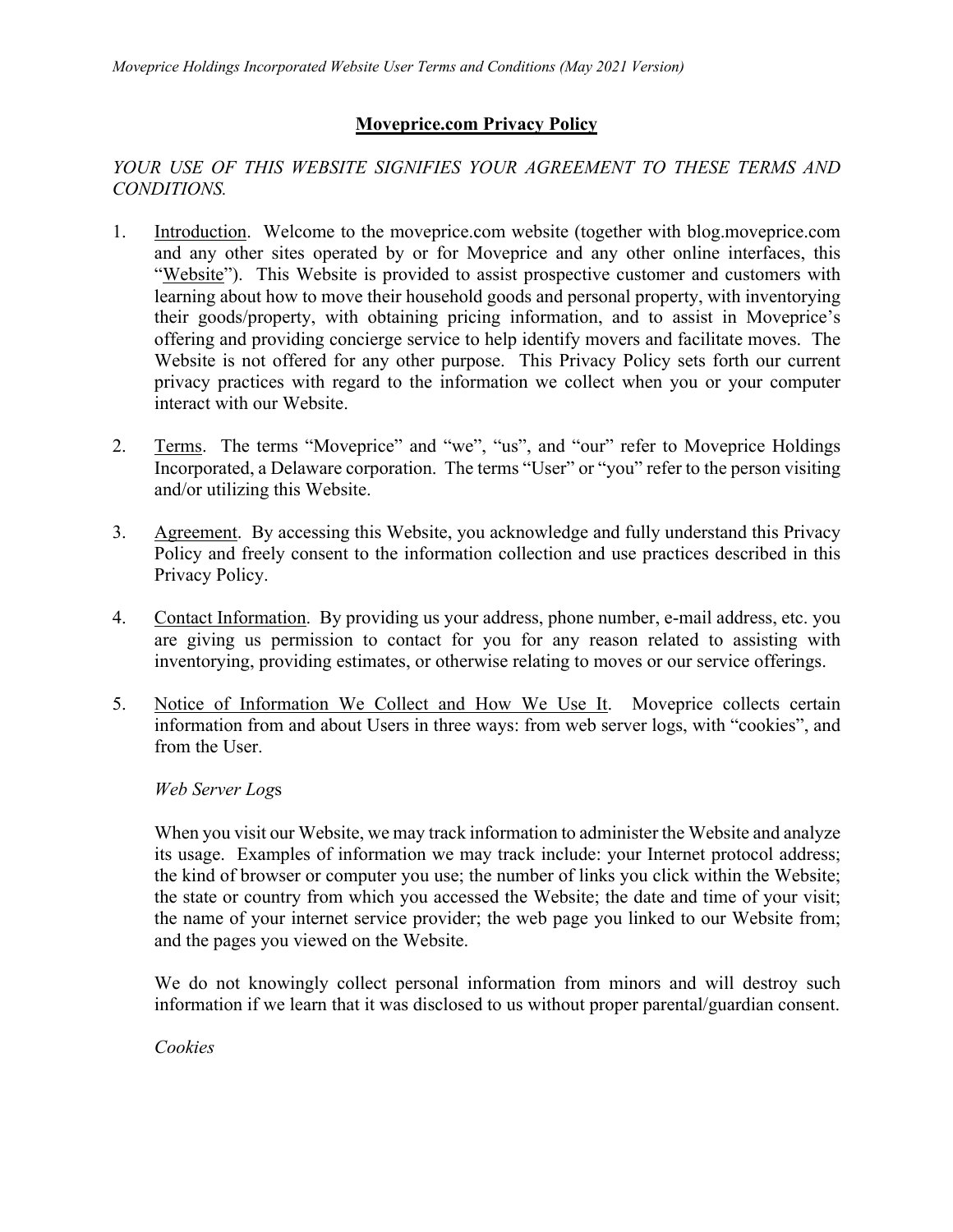Moveprice may use "cookies" to personalize or enhance your user experience. A "cookie" is a small text file that is placed on your hard disk by a web page server. Cookies cannot be used to run programs or deliver viruses to your computer. Cookies are uniquely assigned to you and can only be read by a web server in the domain that issued the cookie to you. One of the primary purposes of cookies is to provide a convenience feature to save you time. For example, if you personalize a web page, or navigate within a website, a cookie helps the site to recall your specific information on subsequent visits. Hence, this simplifies the process of delivering relevant content and eases site navigation by providing and saving your preferences and log-in information as well as providing personalized functionality.

Moveprice reserves the right to share aggregated site statistics with partner companies but does not allow other companies to place cookies on our Website unless there is a temporary, overriding customer value (such as merging into www.moveprice.com a site that relies on third-party cookies).

You have the ability to accept or decline cookies. Most web browsers automatically accept cookies, but you can usually modify your browser setting to decline cookies. If you reject cookies by changing your browser settings, then be aware that this may disable some of the functionality on this Website.

## *Information from Users*

Visitors to this Website can register to order services and/or products. When you register, we will request some information such as name, address, e-mail, telephone number or facsimile number, account number and other relevant information. If you are ordering a service, we may request financial information. Any financial information we collect is used only to secure payment from you for the services you purchased. If you purchase by credit card, this information may be forwarded to your credit card provider. For other types of registrations, we may ask for relevant information. You may also be asked to disclose personal information to us so that we can provide assistance and information to you. For example, such information may be warranted in order to provide online technical support and troubleshooting.

We will not disclose personally identifiable information we collect from you to third parties without your permission except: (A) to fulfill your requests for services or products; (B) to protect ourselves from liability; (C) to respond to legal process or comply with law; (D) to protect against fraud; (E) in connection with a merger, acquisition, or liquidation of the company; (F) to those you have authorized us to disclose the information and others as permitted or required by law; (G) to other parties with which we have joint marketing agreements; and (H) to other parties with which we jointly provide services or products.

6. Web Beacons or GIF Files. Pages on this Website may contain electronic images known as web beacons – sometimes also called single-pixel GIFs – that allow Moveprice to count users who have visited those pages and to deliver co-branded services. Moveprice may include web beacons in promotional e-mail messages or newsletters in order to determine whether messages have been opened and acted upon. Some of these web beacons may be placed by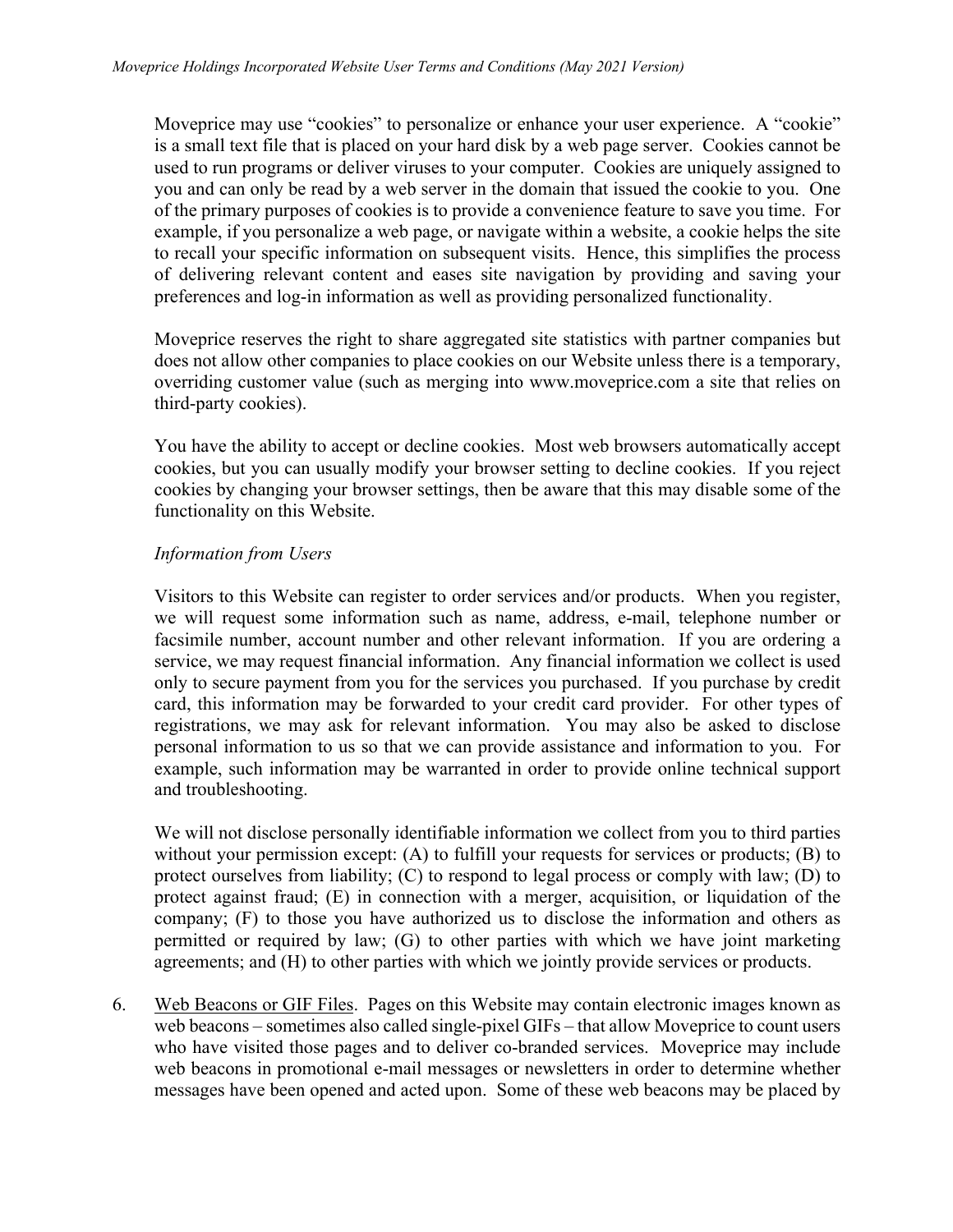third-party service providers to help determine the effectiveness of our advertising campaigns or e-mail communications. These web beacons may be used by these service providers to place a persistent cookie on your computer. This allows the service provider to recognize your computer each time you visit certain pages or e-mails and compile anonymous information in relation to those page views, which in turn enables us and our service providers to learn which advertisements and e-mails bring Users to our Website and how they use the Website. Moveprice prohibits web beacons from being used to collect or access your personal information.

- 7. Accessing Personally Identifiable Information. We will provide you with a reasonable opportunity to access your personally identifiable information that we have collected, correct it if inaccurate, or delete it as appropriate. Reasonable access means, for example, that requests for access are made during normal business hours, that you provide requested identification, and that requests are not excessive in number. You may review this information by contacting us by sending an e-mail to our support attendant at *privacy@moveprice.com*.
- 8. Third-Party Sites. This Website may contain hyperlinks to websites not operated by us. Such hyperlinks are provided for your reference only. We do not control such websites and are not responsible for their contents or the privacy or other practices of such websites. Related services and offerings with links from this Website, including vendor sites, may have their own privacy statements that can be viewed by clicking on the corresponding links within each respective website. Online merchants and others who participate in Moveprice services are encouraged to participate in industry privacy initiatives and to take a responsible attitude towards consumer privacy. However, since we do not have direct control over the policies or practices of participating merchants and other third parties, we are not responsible for the privacy practices or contents of those sites. We recommend and encourage that you always review the privacy policies of merchants and other third parties before you provide any personal information or complete any transaction with such parties.
- 9. Other Terms and Conditions. You should also review our Terms and Conditions. If you decide to order moving services or moving concierge services, additional customer terms and services will apply.
- 10. Applicable Law. The privacy and data practices of Moveprice are intended to be compliant with all applicable laws and regulation, and this Privacy Policy shall be construed as such.
- 11. Revisions. Moveprice may update, amend, or otherwise revise these terms and conditions at any time without advance prior notice and revised versions shall be effective upon being posted. Your continued use of the Website after revisions are posted to the Website shall automatically constitute your acceptance of and agreement to the revised terms and conditions. You should review these terms and conditions from time to time, and you are permitted to and encouraged to copy and store versions of these terms and conditions and you may contact us to request copies.